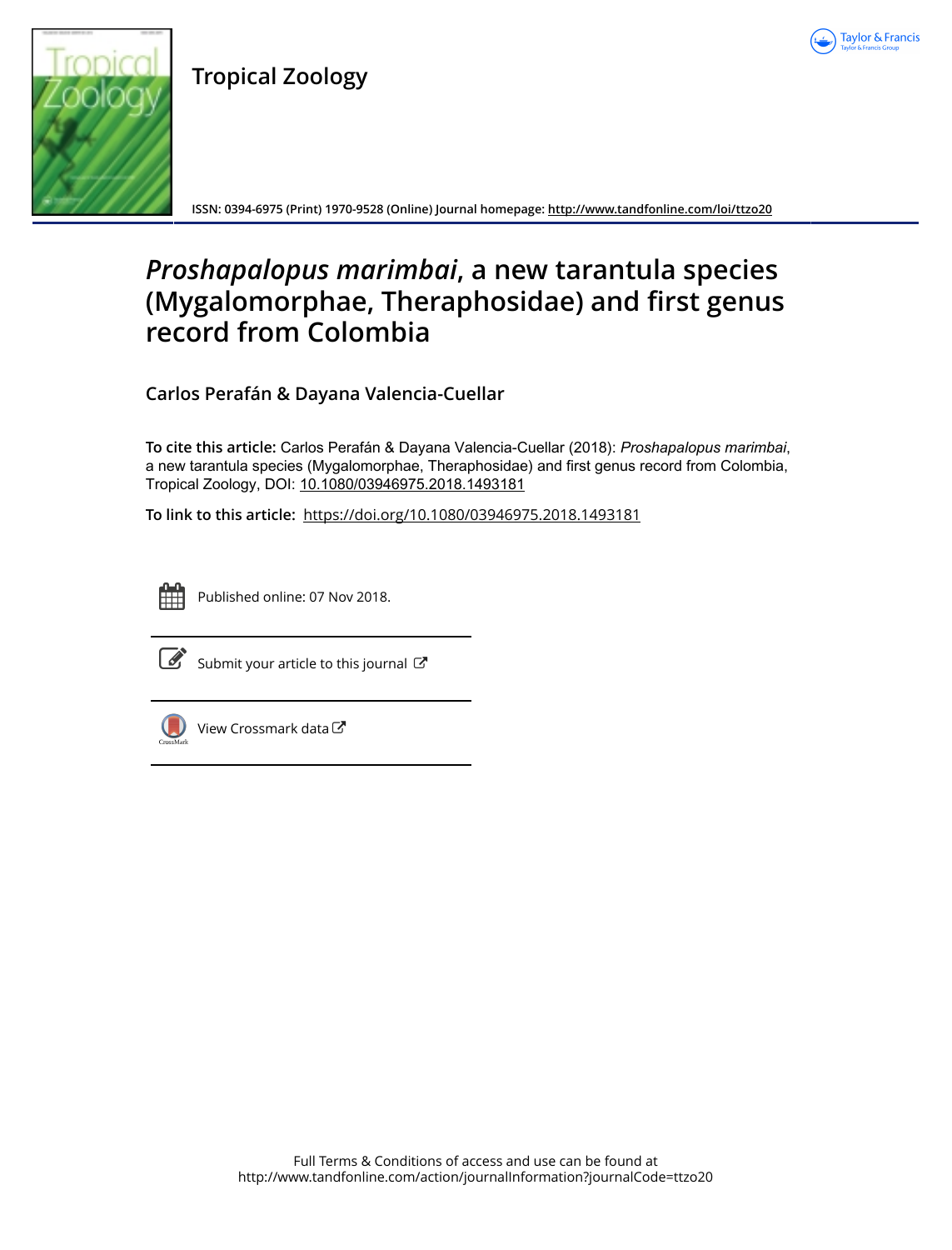

# <span id="page-1-0"></span>Proshapalopus marimbai, a new tarantula species (Mygalomorphae, Theraphosidae) and first genus record from Colombia

Carlos Perafán<sup>a</sup> and Dayana Valencia-Cuellar<sup>b</sup>

<sup>a</sup>Sección Entomología, Facultad de Ciencias, Universidad de La República, Montevideo, Uruguay; <sup>b</sup>Grupo de Investigación en Insectos Neotropicales, Universidad del Magdalena, Santa Marta D. T. C. H., Magdalena, Colombia

(Received 5 January 2017; accepted 22 June 2018)

A new species of *Proshapalopus* Mello-Leitão, [1923,](#page-13-0) distributed in the Southwest Colombia in the Choco Region, is described. A morphological cladistic analysis based on the previous matrix of a Theraphosinae group confirmed the inclusion of this species within *Proshapalopus*. The new species, *Proshapalopus marimbai* **n.** sp., can be distinguished from other species of the genus mainly by the reduced number of labial cuspules, around 40; in contrast the other species having over 100. Males can be distinguished by the thickened femur III, presence of intermediate urticating setae type I-III only, palpal bulb with a considerably long prolateral inferior keel (from ventral median depression to embolus apex) and the accessory keel pronounced distally. Females can be distinguished for lacking urticating setae type III and the non-incrassated tibia IV. This discovery constitutes the fourth species described for *Proshapalopus* and the first record for Colombia, expanding the geographical distribution of the genus, until now known for Brazil only. Other aspects of distribution and the phylogenetic relationship of the new species are also discussed here.

[http://zoobank.org/urn:lsid:zoobank.org:pub:852AF8E4-67C3-4DD9-B386-](http://zoobank.org/urn:lsid:zoobank.org:pub:852AF8E4-67C3-4DD9-B386-29F5C6E9A073) [29F5C6E9A073](http://zoobank.org/urn:lsid:zoobank.org:pub:852AF8E4-67C3-4DD9-B386-29F5C6E9A073)

Keywords: Chocó; cladistics; marimba; tarantula; Theraphosinae; Tumaco

#### Introduction

Colombia is one of the most biological diverse countries in the world, due to its privileged geographical location in the Northwestern corner of the American continent, within the inter-tropical zone of the globe, gathering some of the greatest systems of the continent (Andean, Amazonian, Orinoquia, Caribbean Basin and Pacific Basin) (Rangel-Ch [2005\)](#page-13-0). Despite the above characteristics, there are several biological groups as well as some geographic regions that have not yet been explored or with little data collected. The family Theraphosidae Thorell, 1869, which includes the spiders called tarantulas in the American Continent, is one of those groups which taxonomy in Colombia is still unclear, due the lack of studies and taxonomic reviews.

Theraphosidae comprises the largest spiders and is the most specious group of Mygalomorphae, with more than 130 genera and 970 species (World Spider Catalog [2017\)](#page-14-0), mainly distributed in the tropical and subtropical regions. The knowledge about

<sup>\*</sup>Corresponding author. Email: caperafanl@gmail.com

2018 Istituto per lo Studio degli Ecosistemi of the Consiglio Nazionale delle Ricerche, Firenze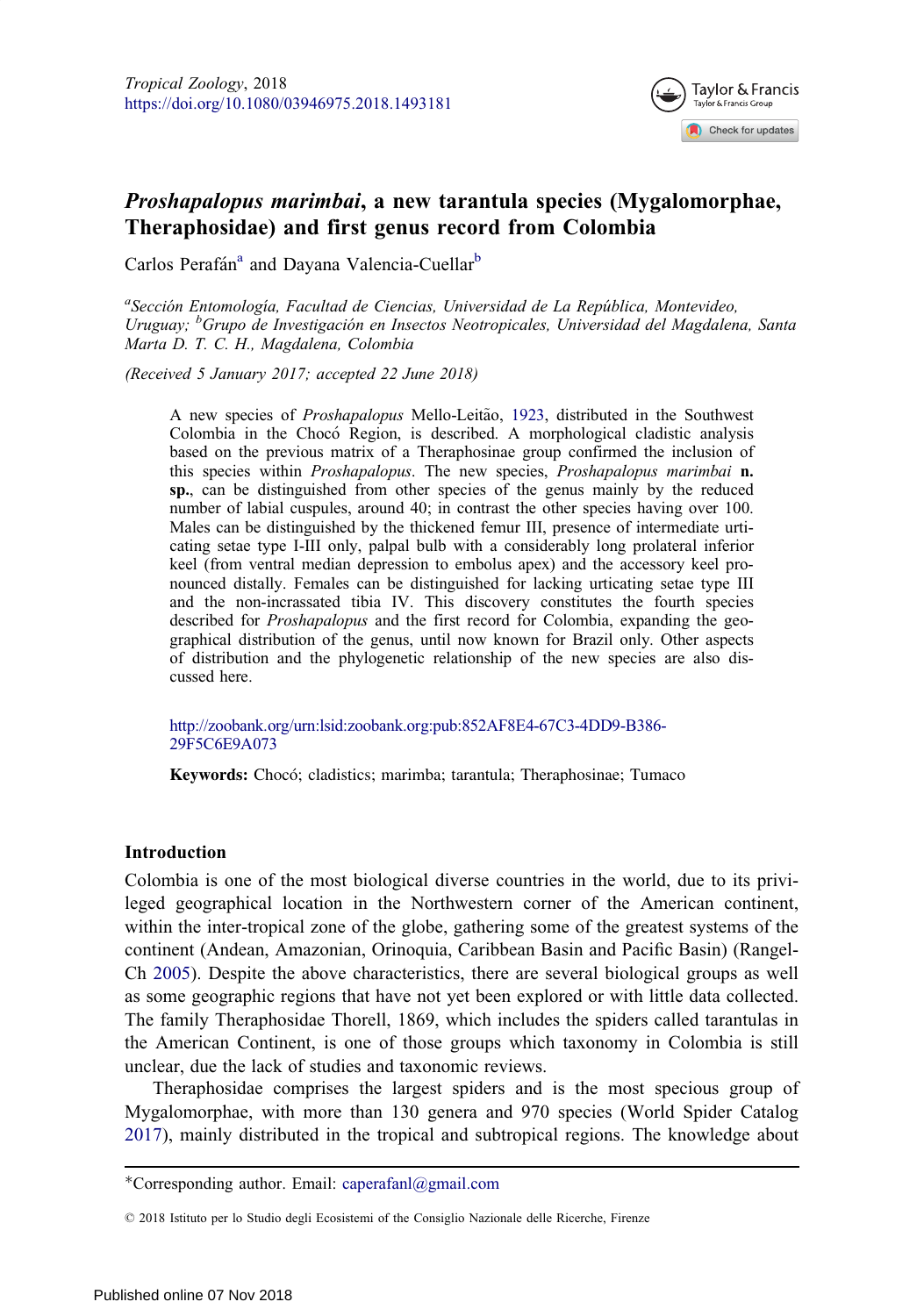<span id="page-2-0"></span>their taxonomy and diversity in Colombia has significantly increased in the last eight years; five genera, three of them endemic, and 11 species have been described for the country based on morphological characters (Pérez-Miles et al. [2008](#page-13-0); Pérez-Miles and Weinmann [2010;](#page-13-0) Guadanucci and Weinmann [2014,](#page-13-0) [2015;](#page-13-0) Perafan et al. [2015,](#page-13-0) [2016;](#page-13-0) Cifuentes et al. [2016\)](#page-13-0).

There was a recent discovery of a tarantula species in Tumaco, a town located in the Choco Region of Western Colombia (Tumbes-Choco-Magdalena Biodiversity Hotspot). The morphological characteristics of this species resemble the diagnostic characters of the genus *Proshapalopus* Mello-Leitão, [1923](#page-13-0), but these do not match with any of the species described for the genus, neither its geographical distribution, as they are distributed in the Amazon Forest and the Atlantic Forest of Brazil.

*Proshapalopus* was initially described by Mello-Leitão ([1923\)](#page-13-0) based on a single male of its type species, *Proshapalopus anomalus* Mello-Leitão, [1923](#page-13-0) from Pinheiral, Rio de Janeiro, Brazil, and recently reviewed by Bertani ([2001\)](#page-13-0). According to Bertani ([2001\)](#page-13-0), males of Proshapalopus can be distinguished by the presence of an accessory keel under the prolateral inferior keel on the male palpal bulb, and females can be distinguished by having a thickened tibia IV together with the absence of type III urticating setae (Proshapalopus amazonicus Bertani, [2001](#page-13-0)); or type I urticating setae with the region "a" shorter than the region "b" (P. anomalus Mello-Leitão, [1923](#page-13-0) and Proshapalopus multicuspidatus (Mello-Leitão, 1929)). Currently, Proshapalopus comprises three species, P. amazonicus, P. anomalus and P. multicuspidatus.

A cladistic analysis based on a modified matrix of Bertani et al. [\(2011\)](#page-13-0) confirmed the inclusion of the specimens from Tumaco in a new species of Proshapalopus described here. This constitutes the first record of the genus for Colombia. Distribution and morphological aspects are discussed, and a phylogenetic relationship hypothesis is proposed.

#### Material and methods

Male palpal organ keel terminology follows Bertani ([2000](#page-13-0), [2001](#page-13-0)) and urticating setae terminology follows Cooke et al. ([1972\)](#page-13-0) and Bertani and Guadanucci [\(2013\)](#page-13-0). Number and disposition of spines enumerated from the anterior third to the posterior third, modified according to Petrunkevitch ([1925\)](#page-13-0). All measurements are given in millimeters (mm); body and legs measures were taken with a vernier caliper, others measurements were taken using an ocular micrometer. Legs and palp measurements were taken in dorsal view along the central axis of the left-side limbs. The geographic coordinates and altitude data were referenced by GPS, Datum WGS84. The distribution map was produced using SimpleMappr (Shorthouse [2010\)](#page-14-0). Type material is stored in 70% ethanol and deposited in the Arachnological Collection of the Instituto de Ciencias Naturales, Universidad Nacional de Colombia, Bogota, Colombia.

#### Abbreviations

 $A =$  apical keel;  $ALE =$  anterior lateral eyes;  $AME =$  anterior median eyes; d = dorsal;  $D =$ ventral median depression;  $OQ =$ ocular quadrangle (including lateral eyes);  $p =$ prolateral; AC = prolateral accessory keel; PB = prolateral branch; PI = prolateral inferior keel;  $PME = posterior$  median eyes;  $PMS = posterior$  median spinnerets;  $PLE = posterior$  lateral eyes;  $PLS = posterior$  lateral spinnerets;  $PS = product$  superior keel;  $r =$  retrolateral;  $R =$  retrolateral keel;  $RB =$  retrolateral branch;  $SA =$  sub-apical keel; and  $v =$  ventral.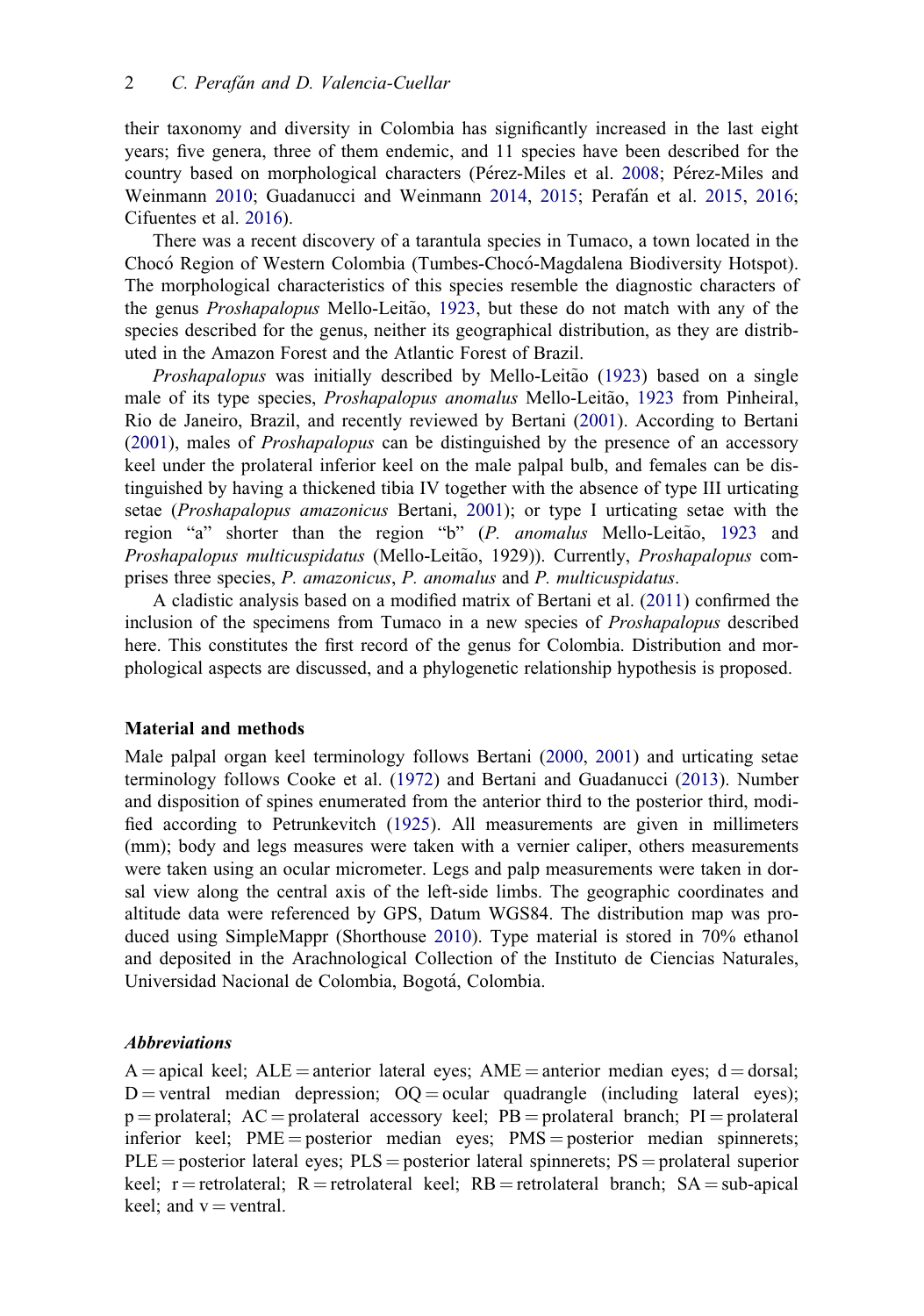# <span id="page-3-0"></span>Cladistic analysis

Cladistic analysis was based on the previous matrix of Bertani et al. ([2011](#page-13-0)), with the replacement of Pterinopelma sazimai Bertani, Nagahama & Fukushima, [2011](#page-13-0) by Pterinopelma felipeleitei Bertani and Leal ([2016](#page-13-0)), according to Bertani & Leal, [\(2016\)](#page-13-0), and the inclusion of *Proshapalopus marimbai* **n. sp.** A data matrix composed of 35 morphological characters and 33 genera has been constructed ([Table 1](#page-4-0)). The cladistic analysis was carried out in TNT version 1.1 (Goloboff et al. [2008\)](#page-13-0), under maximum parsimony and the settings used in Bertani et al. [\(2011\)](#page-13-0). A heuristic search was used with 20 addition sequences and tree-bisection reconnection processes, with and without implied weighting (Goloboff [1993](#page-13-0)) under different concavity values  $(k=3-12)$ . Character optimization was performed in Winclada 1.00.08 (Nixon 1999–2002) and characters mapped are those that are unambiguously optimized. Characters used in the cladistics analysis are listed in [Table 1.](#page-4-0)

#### Taxonomy

Family Theraphosidae Thorell, 1869 Genus Proshapalopus Mello-Leitão, [1923](#page-13-0)

> Proshapalopus marimbai n. sp. (Figures 1–3)

#### Material examined

Holotype male (ICN-Ar 8042), Colombia, Nariño, Barbacoas, km. 25 road Tumaco-Pasto, Reserva Natural Biotopo Selva Húmeda (1°25'N; 78°15'W), 600 masl, 14-ix- $2015$ , col. D. Martínez and N. Herreño. Allotype female (ICN-Ar 8043), with same data. Paratypes, 1 female and 1 male (ICN-Ar 8044), with same data.

#### Diagnosis

Proshapalopus marimbai n. sp. (Figure 1) differs from other species of the genus by the reduced number of labial cuspules (Figure 2G), around 40 (more than 100 on the other species). Males can be distinguished by having thickened femur III and also by having palpal bulb embolus with an accentuated ventral median depression (D), prolateral superior keel (PS) poorly developed forming the embolus edge, prolateral inferior keel (PI) very long (from D to embolus apex), sub-apical keel (SA) long without small denticles, and accessory keel (AC) under PI pronounced distally (Figure 2A-F).

The male of P. marimbai **n. sp.** resembles those of P. amazonicus and P. multicuspidatus by the presence of an accentuated D. Moreover, it also resembles that of  $P$ . multicuspidatus by having tibial apophysis with branches converging originating from a common base, with prolateral branch thickened and metatarsus I folding laterally on the retrolateral branch. *Proshapalopus marimbai* **n. sp.** differs from all the above mentioned species in having reduced number of labial cuspules, PI very long, AC pronounced, smooth sub-apical keel (SA) (bordered by small denticles on P. multicuspidatus and P. amazonicus), only type intermediate I-III urticating setae present (I and III present on P. multicuspidatus and P. amazonicus), and normal tibia IV (thickened on P. amazonicus).

The female of P. marimbai **n. sp.** resembles that of P. amazonicus in the absence of urticating setae type III and urticating setae type I with the region "a" longer than the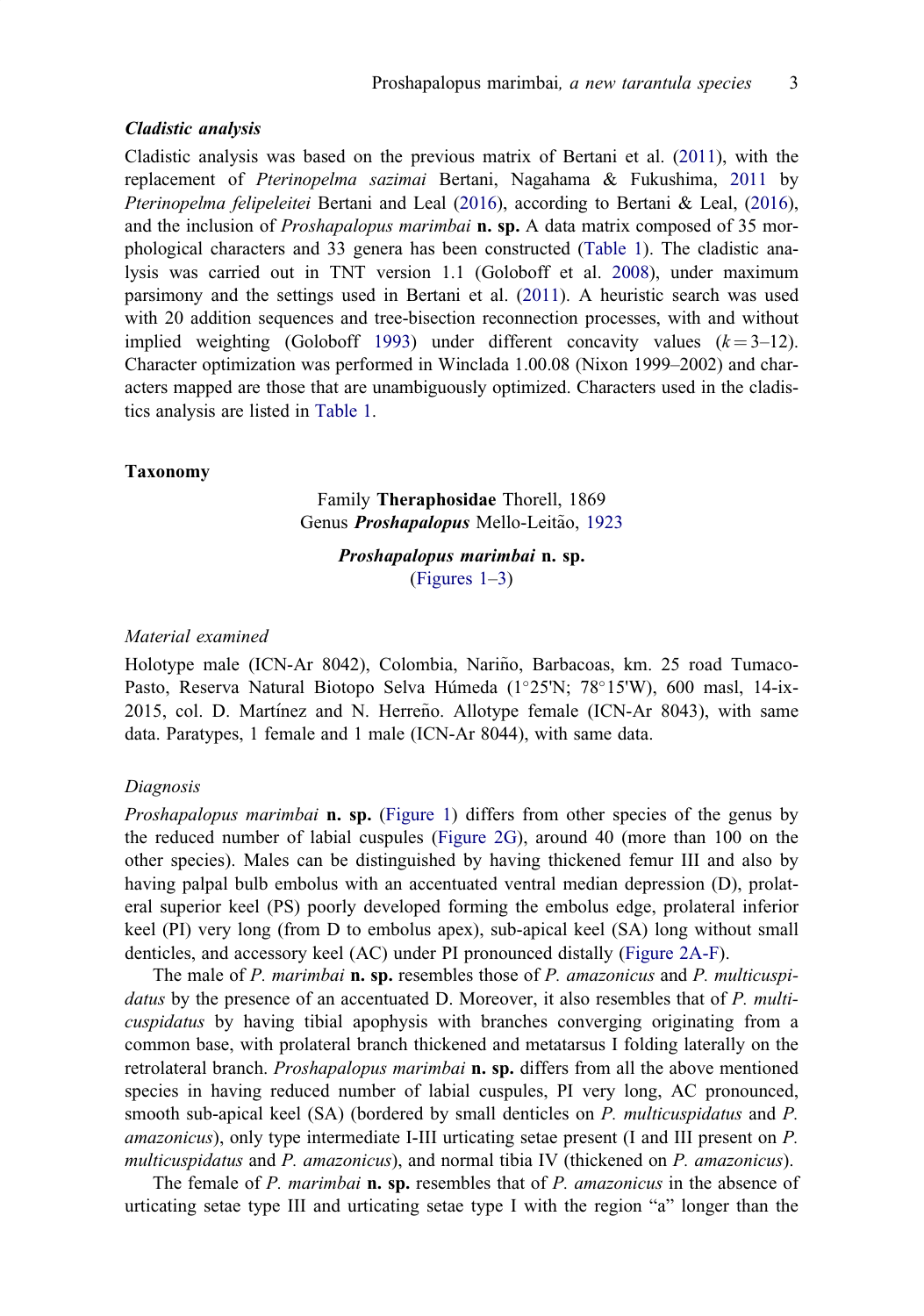| to come come an<br>֧ׅ֧ׅ֧ׅ֧֚֚֚֚֚֚֚֚֚֚֚֚֚֚֚֚֚֚֚֚֚֚֚֚֚֚֡֝֡֜֜֓֝ |
|-------------------------------------------------------------|
|                                                             |
|                                                             |
|                                                             |
|                                                             |
|                                                             |
| i                                                           |
| I                                                           |
|                                                             |
|                                                             |
|                                                             |
| $-1 - 1$                                                    |
|                                                             |
|                                                             |
| i                                                           |
| $\overline{1}$                                              |
| i                                                           |
|                                                             |
| Ï                                                           |
|                                                             |
|                                                             |
|                                                             |
| ׇ֚֘֝֬                                                       |
| ׇ֚֘֝֬                                                       |
|                                                             |
|                                                             |
| ֖֖ׅׅׅ֖֚֚֚֚֚֚֚֚֚֚֚֚֚֚֚֚֚֚֚֚֚֚֡֡֡֬֡֡֡֡֡֡֡֡֡֡֬֝                |
|                                                             |
|                                                             |
|                                                             |
|                                                             |
|                                                             |
|                                                             |
|                                                             |
|                                                             |
|                                                             |
|                                                             |
|                                                             |
| I                                                           |
|                                                             |
|                                                             |
|                                                             |
|                                                             |
| $-20$                                                       |
|                                                             |
|                                                             |
|                                                             |
|                                                             |
|                                                             |
|                                                             |
|                                                             |
|                                                             |
|                                                             |
|                                                             |
|                                                             |
|                                                             |
|                                                             |
|                                                             |
|                                                             |
|                                                             |
|                                                             |
|                                                             |
|                                                             |
|                                                             |
|                                                             |
|                                                             |
|                                                             |
|                                                             |
|                                                             |
|                                                             |
|                                                             |
|                                                             |
|                                                             |
|                                                             |
|                                                             |
|                                                             |
|                                                             |
|                                                             |
|                                                             |
|                                                             |
|                                                             |
|                                                             |
|                                                             |
|                                                             |
| ć                                                           |
|                                                             |
| l                                                           |
|                                                             |
|                                                             |
|                                                             |
| तेश<br>j<br>F                                               |

<span id="page-4-0"></span>

| Table 1. Character matrix used in cladistic analysis, taken from Bertani et al. (2011) (? = unknown, - = non applicable) |         |        |        |  |   |                      |  |        |        |          |   |            |          |   |               |  |        |   |   |   |  |          |                  |             |         |  |
|--------------------------------------------------------------------------------------------------------------------------|---------|--------|--------|--|---|----------------------|--|--------|--------|----------|---|------------|----------|---|---------------|--|--------|---|---|---|--|----------|------------------|-------------|---------|--|
|                                                                                                                          |         |        |        |  |   |                      |  |        |        |          |   | Characters |          |   |               |  |        |   |   |   |  |          |                  |             |         |  |
| Species                                                                                                                  | $\circ$ | $\sim$ | $\sim$ |  | c | $\sigma$<br>$\infty$ |  | $\sim$ | $\sim$ | $\Omega$ | G | ∼          | $\infty$ | ¢ | $\sim$ $\sim$ |  | $\sim$ | ᆉ | S | c |  | $\infty$ | $m \subset$<br>o | $\sim$      |         |  |
| (5)<br>Aphonopelma seemani (F. O. Pickard-Cambridge, 18                                                                  |         |        |        |  |   |                      |  |        |        |          |   |            |          |   |               |  |        |   |   |   |  |          |                  |             |         |  |
| Sphaerobothria hoffmani Karsch, 1879                                                                                     |         |        |        |  |   |                      |  |        |        |          |   |            |          |   |               |  |        |   |   |   |  |          |                  |             |         |  |
| Phormictopus cancerides (Latreille, 1806)                                                                                |         |        |        |  |   |                      |  |        |        |          |   |            |          |   |               |  |        |   |   |   |  |          |                  |             |         |  |
| Cyrtopholis portoricae Chamberlin, 1917                                                                                  |         |        |        |  |   |                      |  |        |        |          |   |            |          |   |               |  |        |   |   |   |  |          |                  |             |         |  |
| Acanthoscurria geniculata (C. L. Koch, 1841)                                                                             |         |        |        |  |   |                      |  |        |        |          |   |            |          |   |               |  |        |   |   |   |  |          |                  |             |         |  |
| Acanthoscurria sternalis Pocock, 1903                                                                                    |         |        |        |  |   |                      |  |        |        |          |   |            |          |   |               |  |        |   |   |   |  |          |                  |             |         |  |
| Pamphobeteus sp.                                                                                                         |         |        |        |  |   |                      |  |        |        |          |   |            |          |   |               |  |        |   |   |   |  |          |                  |             |         |  |
| Brachypelma emilia (White, 1856)                                                                                         |         |        |        |  |   |                      |  |        |        |          |   |            |          |   |               |  |        |   |   |   |  |          |                  |             |         |  |
| Xenesthis immanis (Ausserer, 1875)                                                                                       |         |        |        |  |   |                      |  |        |        |          |   |            |          |   |               |  |        |   |   |   |  |          |                  |             |         |  |
| Theraphosa blondi (Latreille, 1804)                                                                                      |         |        |        |  |   |                      |  |        |        |          |   |            |          |   |               |  |        |   |   |   |  |          |                  |             |         |  |
| Theraphosa apophysis (Tinter, 1991)                                                                                      |         |        |        |  |   |                      |  |        |        |          |   |            |          |   |               |  |        |   |   |   |  |          |                  |             |         |  |
| Eupalaestrus campestratus (Simon, 1891)                                                                                  |         |        |        |  |   |                      |  |        |        |          |   |            |          |   |               |  |        |   |   |   |  |          |                  |             |         |  |
| Eupalaestrus weijenberghi (Thorell, 1894)                                                                                |         |        |        |  |   |                      |  |        |        |          |   |            |          |   |               |  |        |   |   |   |  |          |                  |             |         |  |
| Proshapalopus amazonicus Bertani, 2001                                                                                   |         |        |        |  |   |                      |  |        |        |          |   |            |          |   |               |  |        |   |   |   |  |          |                  |             |         |  |
| Proshapalopus anomalus Mello-Leitão, 1923                                                                                |         |        |        |  |   |                      |  |        |        |          |   |            |          |   |               |  |        |   |   |   |  |          |                  |             |         |  |
| Proshapalopus multicuspidatus (Mello-Leitão, 1929)                                                                       |         |        |        |  |   |                      |  |        |        |          |   |            |          |   |               |  |        |   |   |   |  |          |                  |             |         |  |
| Lasiodora sp.                                                                                                            |         |        |        |  |   |                      |  |        |        |          |   |            |          |   |               |  |        |   |   |   |  |          |                  |             |         |  |
| Nhandu carapoensis Lucas, 1983                                                                                           |         |        |        |  |   |                      |  |        |        |          |   |            |          |   |               |  |        |   |   |   |  |          |                  |             |         |  |
| Nhandu tripepii (Dresco, 1984)                                                                                           |         |        |        |  |   |                      |  |        |        |          |   |            |          |   |               |  |        |   |   |   |  |          |                  |             |         |  |
| Nhandu coloratovillosus (Schmidt, 1998)                                                                                  |         |        |        |  |   |                      |  |        |        |          |   |            |          |   |               |  |        |   |   |   |  |          |                  |             |         |  |
| Nhandu cerradensis Bertani, 2001                                                                                         |         |        |        |  |   |                      |  |        |        |          |   |            |          |   |               |  |        |   |   |   |  |          |                  |             |         |  |
| Vitalius sorocabae (Mello-Leitão, 1923)                                                                                  |         |        |        |  |   |                      |  |        |        |          |   |            |          |   |               |  |        |   |   |   |  |          |                  |             |         |  |
| Vitalius wacketi (Mello-Leitão, 1923)                                                                                    |         |        |        |  |   |                      |  |        |        |          |   |            |          |   |               |  |        |   |   |   |  |          |                  |             |         |  |
| Vitalius dubius (Mello-Leitão, 1923)                                                                                     |         |        |        |  |   |                      |  |        |        |          |   |            |          |   |               |  |        |   |   |   |  |          |                  |             |         |  |
| Vitalius roseus (Mello-Leitão, 1923)                                                                                     |         |        |        |  |   |                      |  |        |        |          |   |            |          |   |               |  |        |   |   |   |  |          |                  |             | ⊂       |  |
| Vitalius vellutinus (Mello-Leitão, 1923)                                                                                 |         | ⊂      |        |  |   |                      |  |        |        |          |   |            |          |   |               |  |        |   |   |   |  |          |                  | $\circ$     | $\circ$ |  |
|                                                                                                                          |         |        |        |  |   |                      |  |        |        |          |   |            |          |   |               |  |        |   |   |   |  |          |                  | (Continued) |         |  |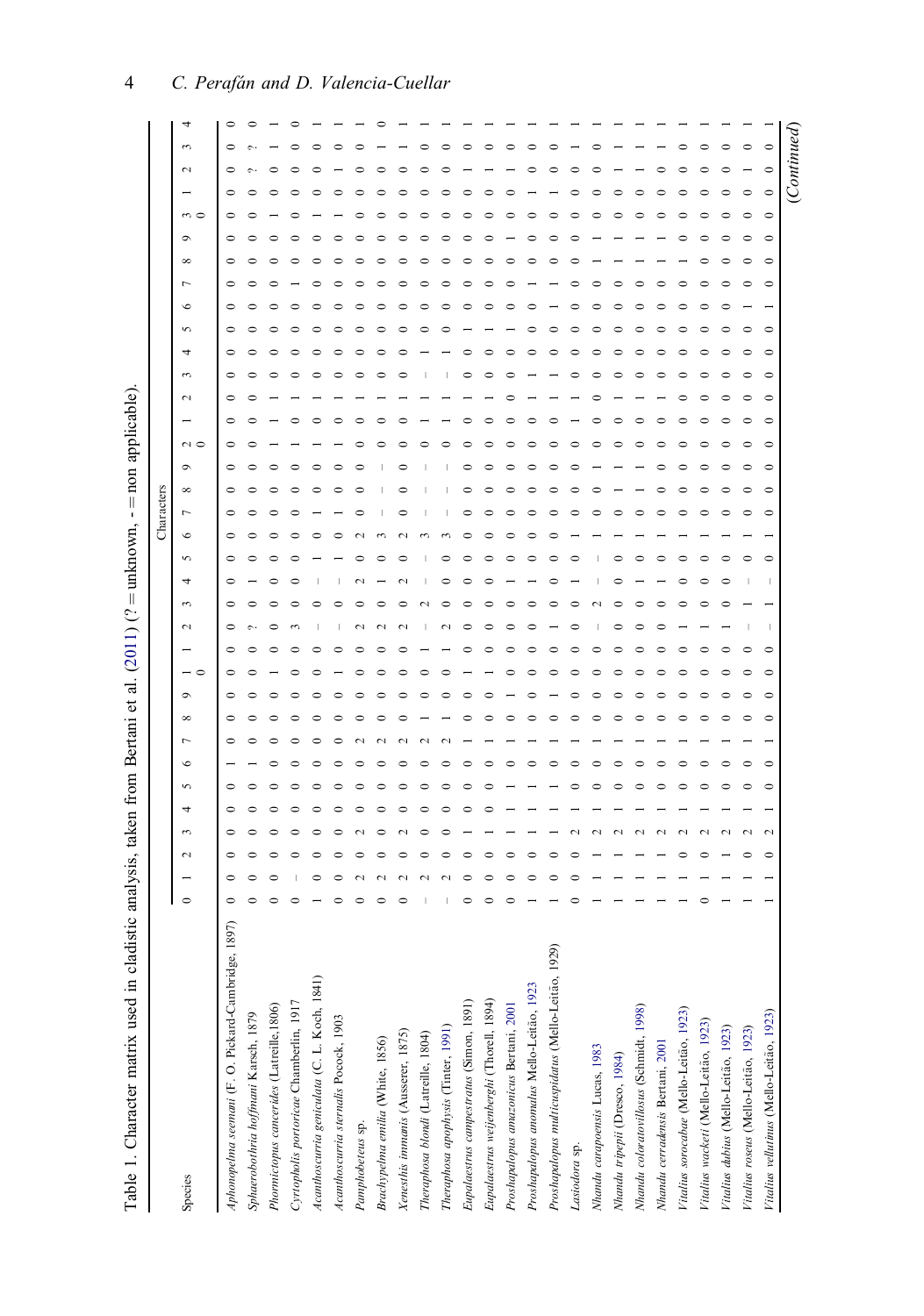|                                                                                             | Characters                                                                                                                                                                                                                                                                                                                                                                                          |
|---------------------------------------------------------------------------------------------|-----------------------------------------------------------------------------------------------------------------------------------------------------------------------------------------------------------------------------------------------------------------------------------------------------------------------------------------------------------------------------------------------------|
| Species                                                                                     | 4<br>3<br>$\sim$<br>$m \subset$<br>$\circ$<br>$\infty$<br>$\overline{ }$<br>$\circ$<br>$\mathcal{L}$<br>4<br>$\sim$<br>$\sim$<br>$\sim$<br>۰<br>${}^{\circ}$<br>1<br>$\circ$<br>$\sim$<br>4<br>$\sim$<br>$\sim$<br>ç<br>$\infty$<br>$\overline{ }$<br>$\circ$<br>5<br>4<br>3<br>$\sim$<br>$\circ$                                                                                                   |
| Vitalius longisternalis Bertani, 2001                                                       | $\circ$<br>$\circ$<br>$\circ$<br>$\circ$<br>$\circ$<br>0<br>0<br>0<br>$\circ$<br>$\circ$<br>$\circ$<br>$\circ$<br>$\circ$<br>$\circ$<br>0<br>$\circ$<br>0<br>$\circ$<br>$\circ$<br>$\circ$<br>$\circ$                                                                                                                                                                                               |
| Vitalius lucasae Bertani, 2001                                                              | $\circ$                                                                                                                                                                                                                                                                                                                                                                                             |
| Vitalius buecherli Bertani, 2001                                                            |                                                                                                                                                                                                                                                                                                                                                                                                     |
| Vitalius paranaensis Bertani, 2001                                                          | 0<br>0<br>0<br>0<br>$\circ$<br>0                                                                                                                                                                                                                                                                                                                                                                    |
| Pterinopelma felipeleitei (Bertani & Leal, 2016)                                            | $\circ$<br>⊂<br>$\circ$<br>$\sim$<br>$\circ$<br>$\circ$<br>$\mathbf{\hat{c}}$<br>$\circ$                                                                                                                                                                                                                                                                                                            |
| Pterinopelma vitiosum (Keyserling, 1891)                                                    | $\mathbf{\hat{c}}$<br>∊<br>$\epsilon$                                                                                                                                                                                                                                                                                                                                                               |
| Proshapalopus marimbai n sp.                                                                | $\mathbf{\circ}$<br>$\circ$<br>∊<br>$\circ$<br>$\circ$<br>$\circ$<br>$\circ$                                                                                                                                                                                                                                                                                                                        |
| List of the characters and states as follow: $(0)$                                          | Embolus length: 0, long, embolus 2.5 times longer than its width. 1, short, embolus length less than 2.5 times its width. $(1)$ —Apical keel $(A)$ : 0,                                                                                                                                                                                                                                             |
|                                                                                             | small, restricted to the embolus apex. 1, intermediate, extending siightly backwards, reaching or not the sub-apical keel. 2, very long, extending backwards by almost all ventral embolus edge.                                                                                                                                                                                                    |
|                                                                                             | (2)—Embolus apex diameter: 0, slender. 1, thick. (3)—Retrolateral keel: 0, absent. 1, present. not pronounced, slightly rounded. 2; present, pronounced, sharp. (4) —Sub-apical keel (SA): 0, absent.                                                                                                                                                                                               |
|                                                                                             | 1, present. (5)—Prolateral accessory keel, under prolateral inferior keel: 0, absent. 1, present. (6)—Denticulate row in the prolateral inferior keel: 0, absent. 1, present. (7)—Distal embolus shape:                                                                                                                                                                                             |
|                                                                                             | 0, embolus apex conical, retrolateral region slightly convex. 1, embolus apex slightly laterally flattened, retrolateral region slightly concave under and above retrolateral keel. 2, embolus apex very                                                                                                                                                                                            |
| flattened laterally, giving it a concave/convex                                             | general appearance; retrolateral side very concave under and above retrolateral keel, or only one concave region when retrolateral keel absent. (8)-                                                                                                                                                                                                                                                |
| Prolateral inferior keel: 0, present. 1, absent. (9)                                        | --Male palpal bulb ventral median area: 0, normal, or with slight depression at ventral median area. 1, male palpal bulb with pronounced depression                                                                                                                                                                                                                                                 |
|                                                                                             | at ventral median area. (10)—Male palpal bulb with long sub-apical row of denticles (SA), reaching more than half of embolus length: 0, absent. 1, present. (11)—Male palpal bulb with prolateral                                                                                                                                                                                                   |
|                                                                                             | superior keel and apical keel apically fused: 0, prolateral superior keel and apical keel not completely fused. 1, prolateral superior keel and apical keel completely fused. (12)—Male tibial apophysis                                                                                                                                                                                            |
|                                                                                             | shape: 0, two straight branches originated from common base, retrolateral branch slightly narrow in its median region. 1, two convergent branches originated from common base, tapering distally,<br>prolateral branch is thickened. 2, two straight branches originated from common base, retrolateral lacks median narrowing. 3, two convergent branches which do not originate from common base, |
|                                                                                             | retrolateral with median narrowing. (13)—Male tibial apophysis: 0, present, normal size. 1, present, very reduced. 2, absent. (14)—Hexion of metatarsus 1 of males: 0, touching side of retrolateral                                                                                                                                                                                                |
| branch. 1, touching apex of retrolateral branch.                                            | 2, closing between two branches, thus contacting inner face of both branches. $(15)$ —Number of male tibial apophysis branches. 0, two branches. 1,                                                                                                                                                                                                                                                 |
| one branch. $(16)$ —Fusion of spermathecae: 0,                                              | spermathecae separated. 1, spermathecae fused in small area 2, spermathecae widely fused, but still presenting vestiges of two spermathecae in the                                                                                                                                                                                                                                                  |
|                                                                                             | distal region. 3, spermathecae completely fused, that is, no vestige of two spermathecae. (17)—Spermatheca shape: 0, not subspheric. 1, subspheric. (18)—Spermathecae length: 0, short. 1, long, at                                                                                                                                                                                                 |
|                                                                                             | least twice as long as heavily sclerotized area (19)—Spermathecae stalk: 0, stalk narrower than spermathecae bulb. 1, stalk as wide as spermathecae bulb. (20)—Trochanteral stridulatory hairs: 0,                                                                                                                                                                                                  |
|                                                                                             | absent. 1, present. (21)—Coxal stridulatory hairs: 0, absent. 1, present. 22)—Type III urticating hair in females: 0, present. 1, absent. (23)—Type I urticating hair morphology: 0, "A" region longer                                                                                                                                                                                              |
|                                                                                             | or as long as the "B" region. 1, "A" region shorter than "B" region. (24)-Type I uricating hair: 0, present. 1, absent. (25)--Tibiae IV: 0, normal. 1, thickened. (26)--Color pattern: 0, variable,                                                                                                                                                                                                 |
|                                                                                             | commonly a homogeneous black or dark brown. 1, carapace dark brown with thoracic region gradually lighter, femora black, patellae, tibiae, and metatarsi I and II laterally pinkish. $(27)$ —Male                                                                                                                                                                                                   |
|                                                                                             | leg length and diameter: 0, normal legs. 1, long and narrow legs. (28) —Fernale carapace marginal hairs: 0, covered with short marginal stiff hairs, pointing out. 1, covered by long marginal soft                                                                                                                                                                                                 |
| hairs, many pointing to inner carapace region.                                              | Male palpal tibia retrolateral process: 0, absent. 1, present. (31)—Spine row on male dorsal palpal tibia apex: 0, male dorsal palpal tibia apex without row of spines. 1, male dorsal palpal tibia apex<br>(29)—Female carapace hair cover: 0, short hairs, mainly on cephalic region. 1, very long, curly, scattered hairs, mainly on cephalic region. (30)-                                      |
|                                                                                             | with a row of 5 or more spines. (32)—Spines on male palpal tibia apex: 0, 1 to 3 scattered apical prolateral spines. 1, 5 or more apical prolateral closely positioned spines. (33)—Male metatarsus I:                                                                                                                                                                                              |
| 0, straight. 1, curved. (34)—Scopulae on retrolateral femora IV face:0, absent. 1, present. |                                                                                                                                                                                                                                                                                                                                                                                                     |

Table 1. (Continued). Table 1. (Continued).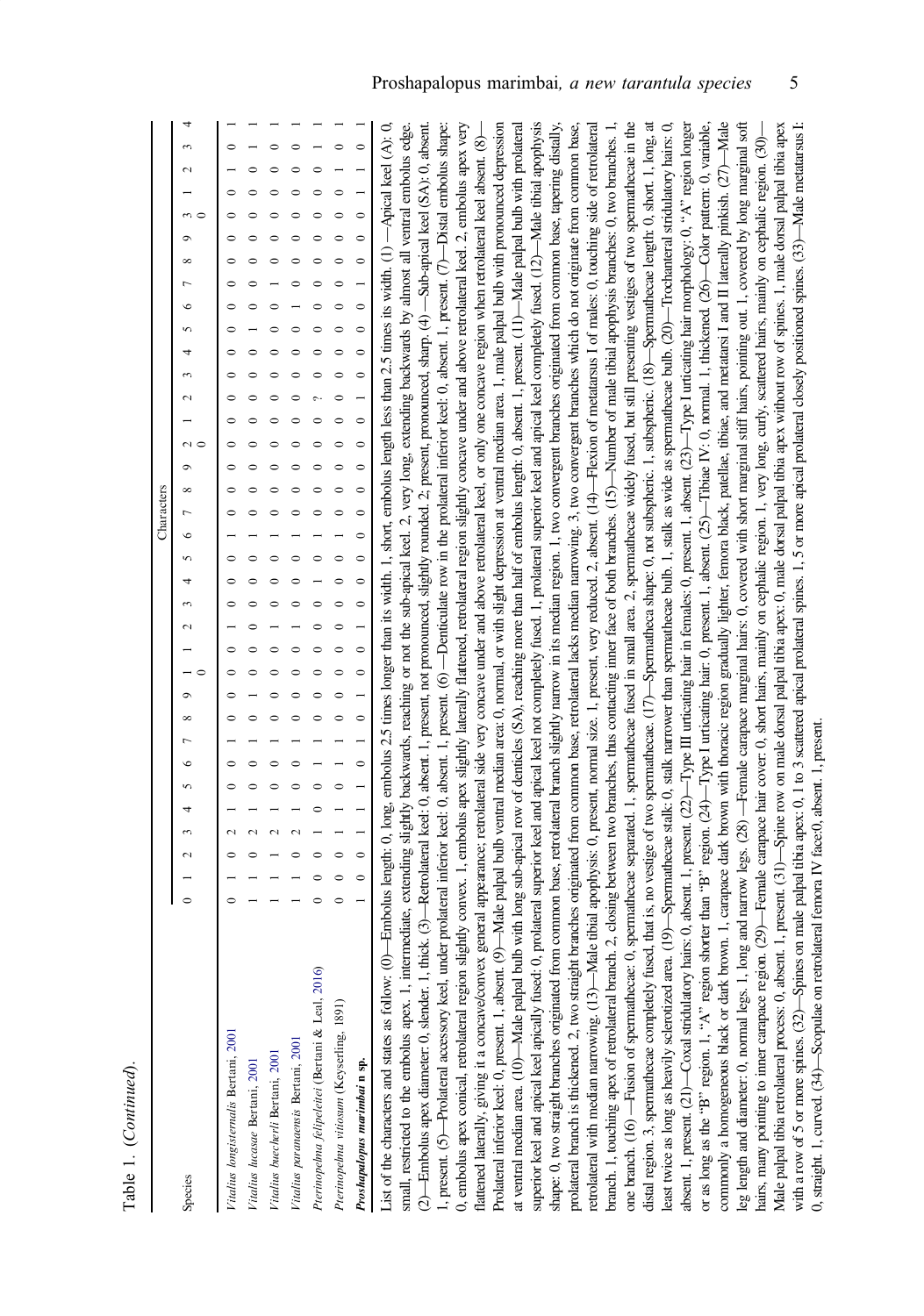region "b" (sensu Bertani [2001,](#page-13-0) Figure 4), but differs in the reduced number of labial cuspules and the tibia IV not thickened.

# Description

Male (holotype ICN-Ar 8042) (Figure 1). Total length, not including chelicerae or spinnerets 34.15; including chelicerae 38.61. Carapace longer than wide, length 17.03, width 15.64. Abdomen length 17.12. PLS with three segments, distal digitiform, basal length 2.1, medial 1.9, distal 2.6. PMS well developed mono-segmented, length 1.0. Anterior eye row procurved, posterior recurved. Eyes sizes and inter-distances: AME 0.45, ALE



Figure 1. Proshapalopus marimbai **n. sp.** male, habitus. Scale bar = 1 cm.



Figure 2. Proshapalopus marimbai n. sp. A–G, male: A–D, left palpal bulb. A, prolateral view; B, dorsal view; C, retrolateral view; D, ventral view; E, F, detail of apex of palpal bulb; E, dorsal view; F, prolateral ventral view; G, labium and maxillae; H, female, spermathecae. Scale bar  $=1$  mm.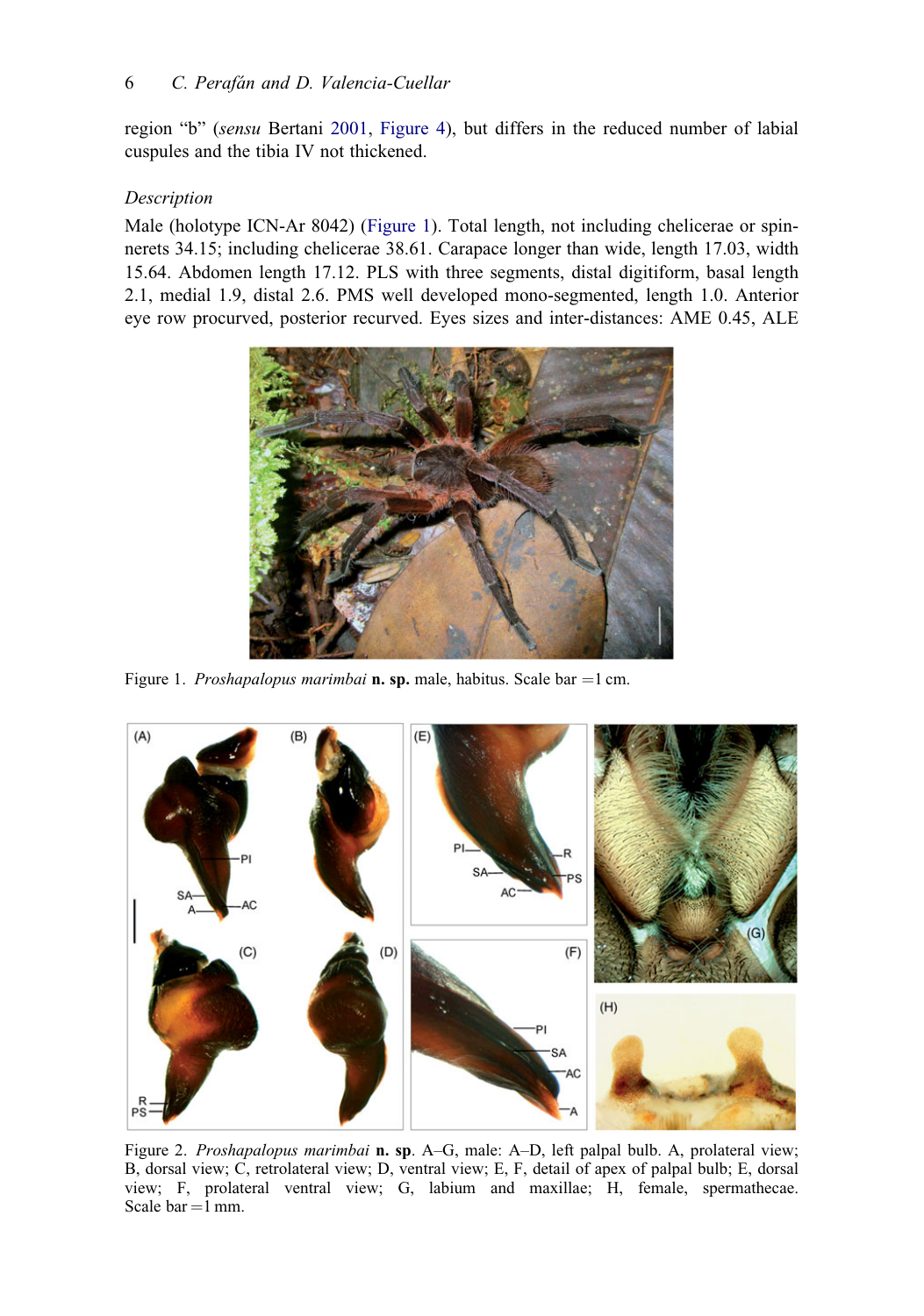

Figure 3. Proshapalopus marimbai n. sp. male. A, left tibial apophysis; B, left cymbium; C, D, left tibial palp: C, dorsal view; D, prolateral view. The arrow indicates the anterior retrolateral angle of the cymbium strongly sclerotized.

0.35, PME 0.2, PLE 0.3, AME-AME 0.25, AME-ALE 0.2, ALE-ALE 1.45, PME-PME 1.15, PME-PLE 0.05, PLE-PLE 1.5, AME-PME 0.2, ALE-PLE 0.2. OQ markedly elevated sub-rectangular, length 1.7, width 2.3, clypeus 0.2. Fovea transverse deep, slightly recurved, width 3.25. Cephalic region slightly raised, thoracic striations slightly conspicuous. Chelicerae without rastellum, basal segments with 14 well-developed teeth on furrow promargin and numerous small teeth on the proximal area of furrow. Intercheliceral tumescense absent. Labium sub-quadrate, length 1.8, width 2.8, with 23 cuspules on the anterior half. Maxillae sub-rectangular, with 80/85 (left/right) cuspules restricted on the proximal prolateral angle, anterior lobe distinctly produced into conical process (Figure 2G). Labio-sternal junction narrow in the middle with two lateral nodules (Figure 2G). Sternum longer than wide, length 7.5, width 6.1, with three pairs of oval sigilla clearly distinguishable; smaller pair anterior more rounded, distanced less than its diameter from margin; larger pair posterior, distanced its diameter from margin. Slender legs. Superior tarsal claws with a median row of small teeth on proximal half: I 6 teeth; II-IV 7-8 teeth. Tarsal scopulae: I-IV scopulated with distal rhomboidal group of adhesive setae, that increases in size from anterior to posterior legs; tarsal scopulae I and III entire, IV divided by a medial stripe of longer conical setae. Metatarsal scopulae extent: I and II scopulated along all its length; III on distal half; IV apically, sparse scopulated. Femur III thickened. Femur IV with retrolateral scopula. Stridulatory setae absent. Urticating setae: only type III (intermediated type I-III) urticating setae present (urticating setae curved proximally, with a very small basal area of reversed barbs), located on dorsal patch in the posterior half of the abdomen. Tibial apophysis composed of two convergent branches originated from a common black base (Figure 3A): prolateral branch thickened and smaller, with a basal inner spine; retrolateral branch with small apical spine; one spine retrolateral on spur. Metatarsus I straight, when flexed touches the retrolateral branch of the male spur laterally. Palpal tibia with numerous spines on dorsal and prolateral faces (Figure 3C, D). Cymbium bilobed, the internal lobe largest, the anterior retrolateral angle strongly sclerotized (Figure 3B).

Palpal bulb sub-conical, straight, with accentuated ventral median depression (D) and embolus long, slightly flattened distally (Figure 2A-D). Prolateral keels present, the PS poorly developed forming the embolus edge distally; PI very long; AC present under the PI, accentuated distally; A small, translucent; SA long without small denticles; R present, not pronounced. Other flat accessory keels under SA (Figure 2A-F).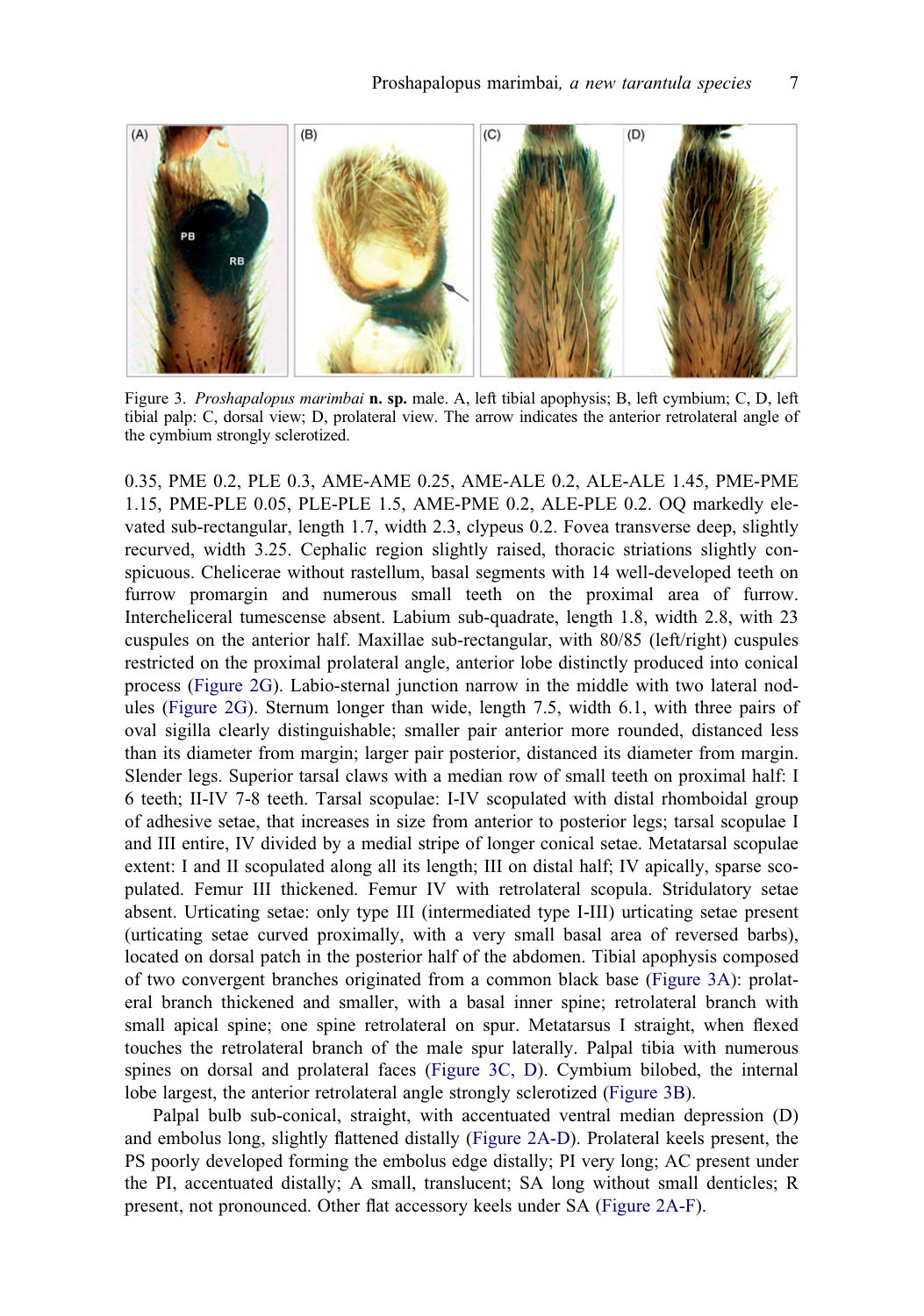Color (alive): Cephalothorax and legs brown with black setae, abdomen brown with reddish large setae and a darker distal patch of urticating setae. Carapace covered by short black slender setae and bordered by numerous short reddish hairs pointing out. Legs covered by abundant slender hairs with long scattered hairs and short reddish hairs, numerous on coxae, trochanters and femora. Legs with numerous spiniform setae. Iridescent scopulae and claw tuft.

Spination (proximal to distal). Femur: palp: 0d, 0v, 0-0-1p, 0r; I: 0d, 0v, 0-0-1p, 0r; II: 0d, 0v, 0-0-1p, 0r; III: 0d, 0v, 0-0-1p, 0-0-0-1r; IV: 0d, 0v, 0p, 0-0-0-1r. Patella: palp and I-II: 0; III: 0d, 0v, 0p, 0-1-0r; IV: 0d, 0v, 0p, 0-1-0r. Tibia: palp: 0-0-4d, 0-0-1v, 2- 2-6p, 0-0-3r (9 spines on distal dorsal and lateral border); I: 0d, 1-1-1v, 0-0-1p, 0r; II: 0d, 2-2-2v, 1-1-1p, 0r; III: 0d, 0-1-2v, 2-2-2p, 1-1-1r; IV: 0d, 1-2-3v, 2-2-1p, 1-2-2 r. Metatarsus: I: 0d, 0-0-2v, 0-1-0 p, 0r; II: 0d, 4-0-3v, 0-1-0p, 0r; III: 0-1-2d, 2-2-4v, 1-2- 1p, 0-1-1r; IV: 2-2-2 d, 4-5-6v, 2-2-1p, 0-2-0r. Tarsus: palp and legs: 0.

Legs and palpal segments lengths (femur/patella/tibia/metatarsus/tarsus): palp: 8.81/ 5.85/9.27/-/3.51, total 27.44; I: 17.25/8.47/14.29/12.32/8.36, total 60.69; II: 15.66/7.65/ 13.05/13.31/8.14, total 57.81; III: 14.03/6.54/11.5/16.23/8.21, total 56.51; IV: 18.0/7.52/ 15.63/23.13/7.67, total 71.95.

Female (allotype ICN-Ar 8043). Total length, not including chelicerae or spinnerets 42.22; including chelicerae 48.03. Carapace longer than wide, length 19.21, width 15.82. Abdomen length 23.01. PLS with three segments, distal digitiform, basal length 3.5, medial 2.4, apical 3.3. PMS well developed mono-segmented, length 2.4. Anterior eye row slightly procurved, posterior recurved. Eyes sizes and inter-distances: AME 0.45, ALE 0.30, PME 0.35, PLE 0.40, AME-AME 0.45, AME-ALE 0.2, ALE-ALE 2.0, PME-PME 1.4, PME-PLE 0.05, PLE-PLE 2.0, AME-PME 0.30, ALE-PLE 0.50. OQ markedly elevated sub-rectangular, length 2.1, width 3.0, clypeus 0.2. Fovea transverse deep, slightly procurved, width 3.6. Cephalic region slightly raised, thoracic striations slightly conspicuous. Chelicerae without rastellum, basal segments of chelicerae with 13 welldeveloped teeth on furrow promargin and numerous small teeth on the proximal area of furrow. Intercheliceral tumescense absent. Labium trapezoidal sub-rectangular, length 3.2, width 3.5, with 36 cuspules. Maxillae sub-rectangular, with 96/100 (left/right) cuspules restricted on the proximal prolateral angle, anterior lobe distinctly produced into conical process. Labio-sternal junction broad. Sternum as long as wide, length 7.3, width 7.3, with three pairs of oval sigilla clearly distinguishable; as male. Superior tarsal claws with a median row of small teeth on proximal half; palp 0, legs I-II 3 teeth, III-IV 5 teeth. Tarsal scopulae: palp and I-IV scopulated with distal rhomboidal group of adhesive setae, increasing in size from anterior to posterior legs; palp and leg III narrowly divided by a medial stripe of few longer conical setae, legs I-II entire, IV divided by a medial stripe of longer conical setae. Metatarsal scopulae extent: I scopulated along all its length; II on distal 2/3; III distal 1/3; IV absent, very few adhesive setae. Femur IV with retrolateral scopula; less dense than male. Stridulatory setae absent. Urticating setae: only type I urticating setae present, located on dorsal patch in the posterior half of the abdomen; urticating setae type I with the region "a" longer o equal to region "b" (sensu Bertani [2001](#page-13-0), Figure 4). Spermathecae with two short granulated seminal receptacles, separated by a weakly area; seminal receptacles stalk narrower than bulb (Figure 2H). Colour (in alcohol): brown, similar to the male but lighter and less pilose.

Spination (proximal to distal). Femur: palp and legs I and II: 0d, 0v, 0-0-1p, 0r; III: 0d, 0v, 0-0-1p, 0-0-1r; IV: 0d, 0v, 0p, 0-0-1r. Patella: palp and leg I; II: 0d, 0v, 0-1-0p, 0r; III: 0d, 0v, 0-1-0p, 0-1-0r; IV: 0d, 0v, 0p, 0-0-1r. Tibia: palp: 0d, 1-0-2v, 0-2-1p, 0-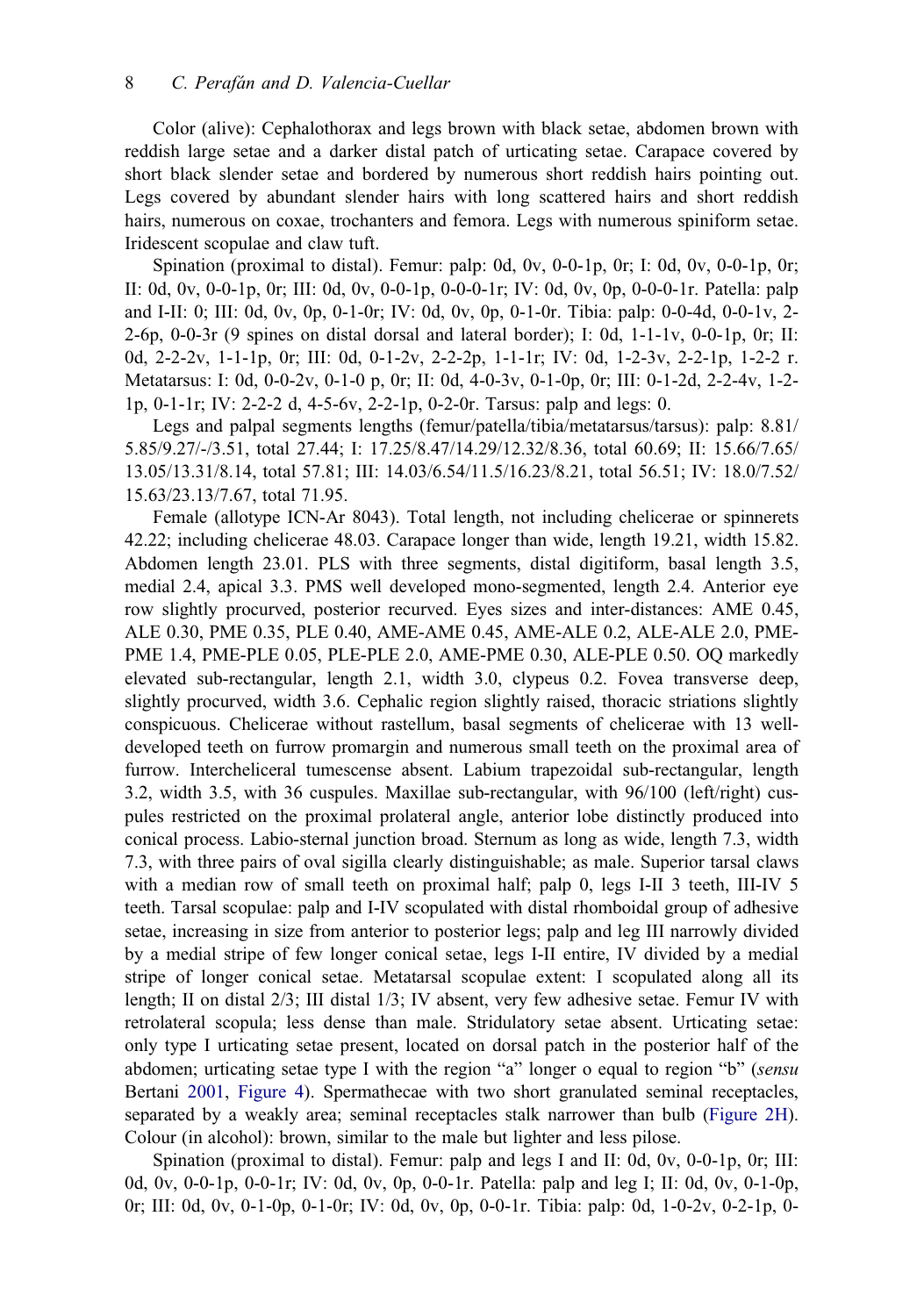<span id="page-9-0"></span>

Figure 4. Geographic distribution and habitat of *Proshapalopus marimbai* **n. sp.** A, Map of northern of South America showing the distribution; B, habitat, Reserva Natural Biotopo Selva Húmeda, Nariño, Colombia. Red circle: locality.

1-2r; I: 0d, 0-1-3v, 0p, 0r; II: 0d, 0-2-2v, 0-2-0p, 0r; III: 0d, 0-2-2v, 2-2-2 p, 0r; IV: 0- 2-0 d, 1-2-3v, 1-1-0 p, 1-2-1r. Metatarsus: I: 0d, 2-0-3v, 0p, 0r; II: 0d, 1-3-3v, 1-2-1p, 0-0-1r; III: 0-0-2d, 3-3-4v, 1-1-2 p, 2-2-1r; IV: 1-1-1 d, 4-4-4 v, 1-2-1 p, 1-0-1r. Tarsus: palp and legs: 0.

Legs and palpal segments lengths (femur/patella/tibia/metatarsus/tarsus): palp: 10.31/6.18/8.09/-/5.67, total 30.25; I: 13.66/7.75/10.44/9.66/5.68, total 47.19; II: 12.59/ 7.56/9.21/9.65/5.7, total 44.71; II: 11.35/6.95/7.84/11.85/5.85, total 43.84; IV: 14.44/ 7.66/12.25/16.34/6.25, total 56.94.

#### Distribution

Only known for its type locality, Reserva Natural Biotopo Selva Humeda, in Southwestern Colombia, Barbacoas Municipality, Nariño Department, Colombia (Figure 4).

## Natural history

The "Reserva Natural Biotopo Selva Humeda" is located in the coastal foothills of the Pacific Region, between  $1^{\circ}24'5''$  N- $1^{\circ}25'26''$  N and  $78^{\circ}17'06''$  W-78<sup> $\circ$ </sup>13'58" W, approx. 500 m a.s.l., which is equivalent to a Tropical wet forest according with the Holdridge (1971) life zones system. It has an average relative humidity of 88.6%, average temperature between 17 and  $30^{\circ}$ C, rainfall between 6500 and 8000 mm per year, with its highest levels in May and September, and the lowest levels in August and December (Colmenares et al. [2005\)](#page-13-0). This area is a unique rainforest, considered as one of the most rainy and humid rainforests in the world, with a great ecosystemic variety. It is estimated that the region sustains around 6000 species of plants and holds one of the highest rates of plant and continental bird's endemism worldwide (Colmenares et al. [2005](#page-13-0)).

#### Etymology

The specific epithet is in honor of the music and tradition of the Southern Pacific of Colombia. The name is a noun in genitive and refers to one of the most emblematic percussion instruments of the region, the "marimba."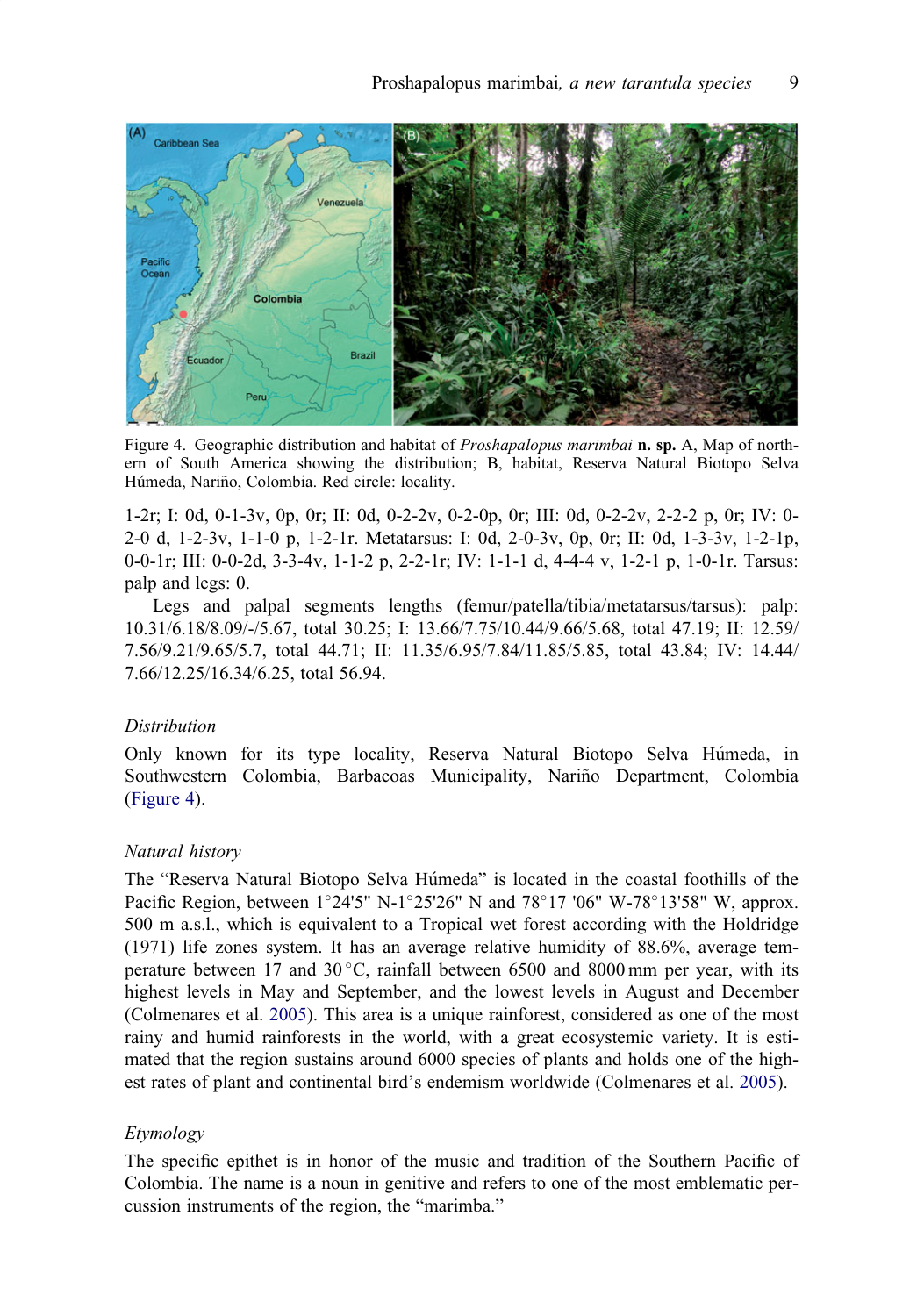#### <span id="page-10-0"></span>Cladistics

A search using equal weights and all characters codified as nonadditive with the previous matrix of Bertani et al. ([2011\)](#page-13-0), with the replacement of Pterinopelma sazimai Bertani, Nagahama & Fukushima, [2011](#page-13-0) by Pterinopelma felipeleitei Bertani & Leal, [2016,](#page-13-0) and the inclusion of P. marimbai **n. sp** ([Table 1\)](#page-4-0), found 16 most parsimonious trees, each of 91 steps. The strict consensus of these did not provide a clear resolution although this consensus recovered  $P$ . marimbai **n. sp.** related phylogenetically with the other Proshapalopus species.

Searches with implied weighting varying the concavity indices  $(k)$  between 3 and 5 and all nonadditive characters found between 3 and 4 shortest trees. The strict consensus of each concavity recovered the same topology (Figure 5B). Comparing this topology with the tree obtained by Bertani et al. ([2011\)](#page-13-0), Vitalius Lucas, Silva Junior & Bertani, [1993](#page-13-0) is not recovered as monophyletic and constitutes a monophyletic group together with *Nhandu* Lucas, 1981. Searches with implied weighting and  $k = 6$ –12 recovered a single tree with the same topology (Figure 5A). This topology is similar to the tree topology preferred by Bertani et al. ([2011\)](#page-13-0), which was obtained with the same setting and  $k = 6$ , although in the current hypothesis *Pterinopelma* is not recovered as monophyletic.

# Phylogenetic relationships

All results obtained, varying the parameters, recovered P. marimbai n. sp. within the node that supports the monophyly of the genus Proshapalopus, and their phylogenetic relationships within the group remain constant  $(P.$  amazonicus  $(P.$  marimbai **n. sp.**  $(P.$ anomalus  $+P$ . multicuspidatus)).

In the two hypotheses obtained, the monophyly of *Proshapalopus* is supported by the presence of a prolateral accessory keel under prolateral inferior keel, state (1) on character 5, and male palpal bulb with pronounced depression at ventral median area, state  $(1)$  on character 9, with reversion on P. anomalus (with slight depression). Proshapalopus recovers as sister group of (Pterinopelma, Lasiodora, Vitalius and  $N$ handu) in a node supported by one synapomorphy: sub-apical keel present, state  $(1)$ on character 4 (Figure 5).

Proshapalopus marimbai n. sp. was recovered as the sister group of (P. anomalus + P. multicuspidatus). The clade (P. marimbai **n. sp.** (P. anomalus + P. multicuspidatus)) is supported by one synapomorphy: male dorsal palpal tibia apex with a row of 5 or more spines, state (1) on character 31. Two homoplastic characters also support this node: palpal bulb with embolus short, state (1) on character 0, and male legs long and narrow, state (1) on character 27.

#### **Discussion**

The analysis of the morphological characters, as well as the hypotheses obtained in the cladistic analysis, confirmed the inclusion of the tarantulas' specimens from "Biotopo," Tumaco, Colombia, into the genus Proshapalopus as a new species.

According to Bertani ([2001\)](#page-13-0), males of Proshapalopus can be distinguished by the presence of an accessory keel under the prolateral inferior keel on the palpal bulb. However, other Theraphosinae genera, not included in the matrix of Bertani [\(2001](#page-13-0)) and Bertani et al. [\(2011](#page-13-0)), showed this character (e.g. *Catanduba* Yamamoto, Lucas &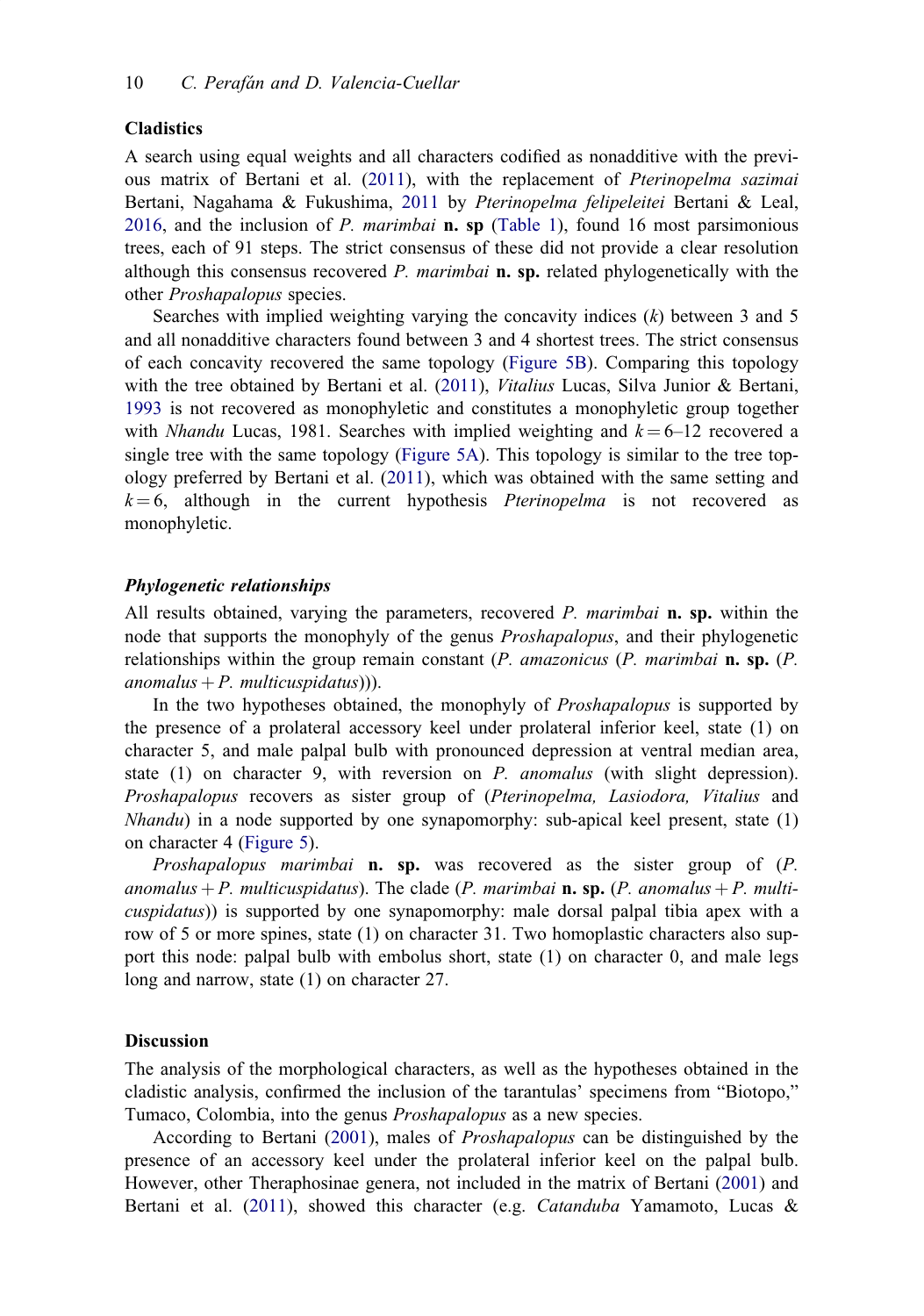

Figure 5. Phylogenetic hypotheses. A, single tree obtained with maximum parsimony, heuristic search, all characters nonadditive and concavities 6–12 ( $k = 6$ , fit = 29.81, length = 91); B, single tree obtained with maximum parsimony, heuristic search, all characters nonadditive and concavities 3–5 ( $k = 3$ , fit = 27, length = 96). Black and white circles represent homologous and homoplastic characters, respectively.

Brescovit, [2012,](#page-14-0) *Megaphobema* Pocock, 1901). Consequently, we suggest the diagnosis for Proshapalopus males as follows: males of Proshapalopus can be distinguished by having conical palpal bulb with ventral median depression (D) on embolus (with exception of P. anomalus, which is not pronounced) and an accessory keel (AC) under prolateral inferior keel (PI), and distal edge of the tibial palp with many spines.

Proshapalopus marimbai **n. sp.** can be easily distinguished from other species of the genus by the reduced number of labial cuspules, around 40 (more than 100 on the other species), males by the thickened femur III, palpal bulb with prolateral inferior keel very long (from D to embolus apex) and the accessory keel pronounced distally, and females by the absence of urticating setae type III and not thickened tibia IV.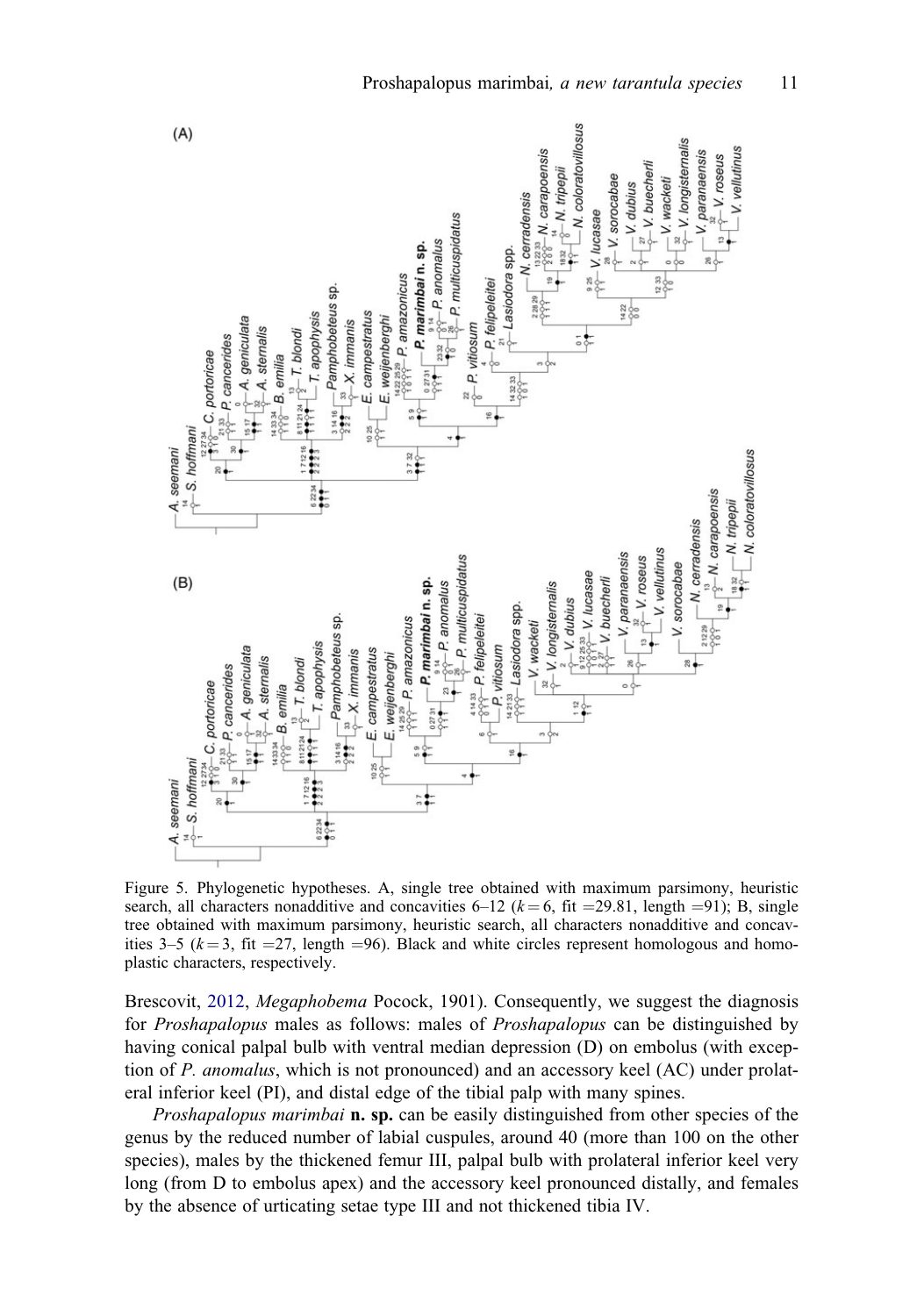<span id="page-12-0"></span>The new species expands the geographical distribution of Proshapalopus, previously known with three species from Brazil. Bertani [\(2001\)](#page-13-0) discussed that Proshapalopus presents a disjunct distribution in Brazil, where P. amazonicus is distributed in Amazon Forest, from the northern State of Mato Grosso to the south of the State of Para, and P. multicuspidatus and P. anomalus are distributed in the Atlantic Forest; the first from the state of Paraíba to south of the state of Bahia and the second from extreme southeast of state of Minas Gerais to the states of Rio de Janeiro and Espírito Santo, south of Rio Doce River.

Proshapalopus marimbai n. sp. is distributed on "Reserva Natural Biotopo Selva Húmeda," located in Chocó Region from Colombian Pacific. This Region shows similar characteristics to the ecosystems where the other species are found: dense vegetation, high temperature and humidity, with high levels of rainfall. *Proshapalopus* requires specific habitat conditions and thereby suggests historical relationships in the fragmented areas where it is currently distributed: Amazon Forest, Atlantic Forest and Choco Region. This provides evidence of the connections between the eastern and western biota of northern of South America, belatedly separated by the northern region of the Andes mountain range (Antonelli et al. [2009](#page-13-0)).

Colombia is a megadiverse country, which diversity of Mygalomorphae spiders is still far from being discovered, although the research line in the country has been recently initiated. For this reason, the classification of some new taxa distributed in the country still offers some doubts. The disjunct distribution of P. marimbai  $\bf{n}$ ,  $\bf{sp}$ , in relation to the other species of the genus, might lead to other different hypotheses. P. marimbai n. sp. could be part of a new taxonomic group, together with other species not yet discovered. Likewise, P. marimbai n. sp. could also belong to a different genus distributed in the region, which taxonomy might be still unclear. The general shape of the palpal bulb and the spermathecae resemble the reproductive organs of Cyclosternum Ausserer, 1871 and Pseudhapalopus Strand, 1907 distributed also in Colombia. However, these two genera present taxonomic problems and their monophyly is in doubt, so an urgent revision of these groups is necessary. Thereby, the inclusion of a new taxon within one of these genera could not be clearly justified. There is still a need to improve the information of these genera, as well as the development of new studies of the taxa distributed in Colombia. Until we are able to attain better information about these genera and new studies of the taxa distributed in Colombia the most prudent is to include this new species from Tumaco within the Proshapalopus genus.

Lastly, it is worth highlighting that our phylogenetic results call into question the monophyly of the genera Pterinopelma and Vitalius.

#### Acknowledgements

We thank Daniela Martinez and Natalia Herreño for collecting the material and providing us with the male habitus (Figure 1) and the locality (Figure 4B) images. We also thank the two reviewers for their criticism and valuable contributions, Ray Gabriel and Jacob J for improving the language, and S. Taiti for the final corrections.

# Disclosure statement

No potential conflict of interest was reported by the authors.

#### Funding

This work was supported by Agencia Nacional de Investigacion e Innovacion (ANNI), Uruguay, [grant number POS\_NAC\_2011\_1\_3624 code].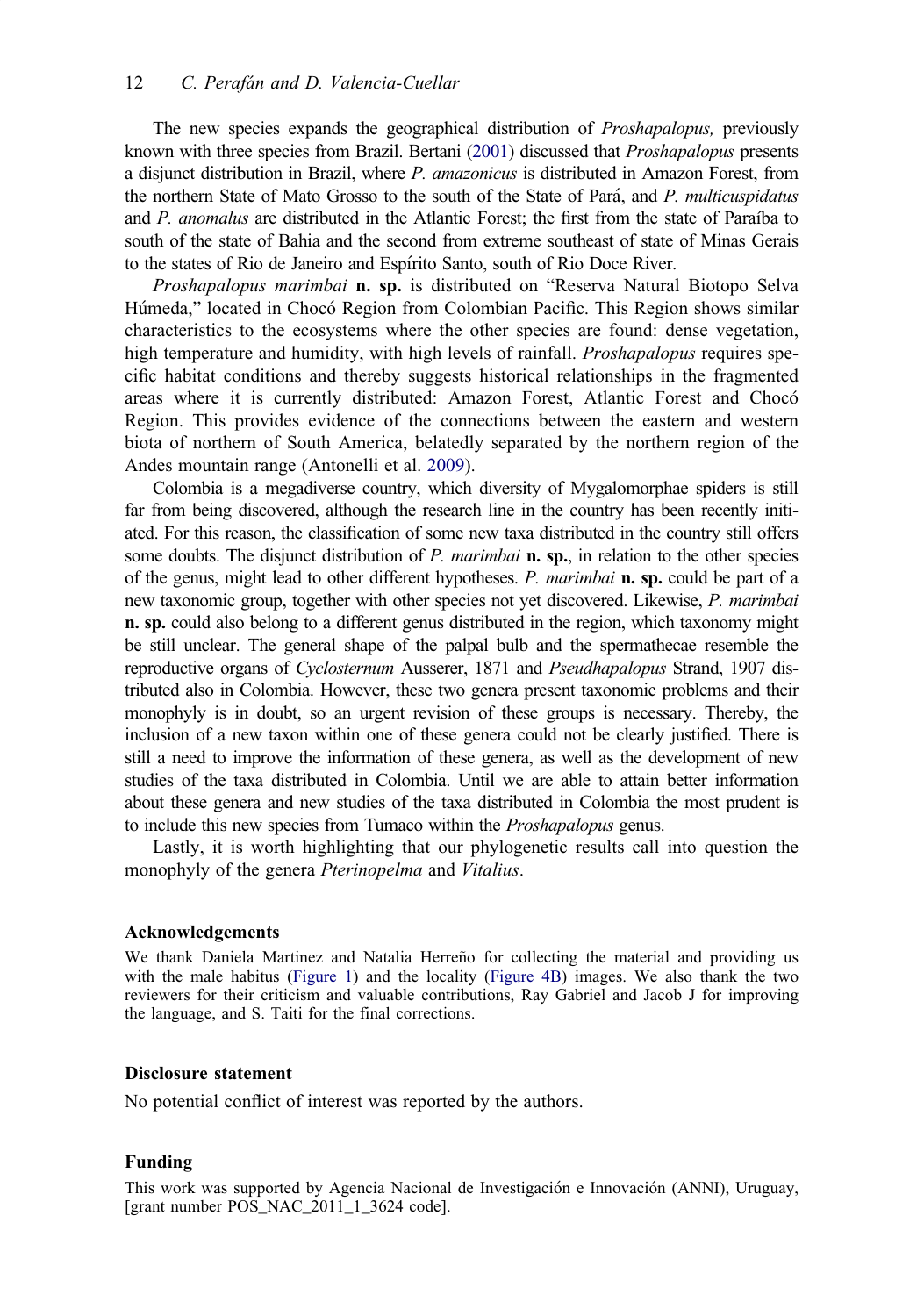#### <span id="page-13-0"></span>References

- Antonelli A, Nylander J, Persson C, Sanmartín I. [2009.](#page-12-0) Tracing the impact of the Andean uplift on Neotropical plant evolution. Proceedings of National Academy of Sciences USA. 106(24):9749–9754.
- Bertani R. [2000.](#page-2-0) Male palpal bulbs and homologous features in Theraphosinae (Araneae, Theraphosidae). The Journal of Arachnology. 28:29–42.
- Bertani R. [2001.](#page-2-0) Revision, cladistic analysis, and zoogeography of Vitalius, Nhandu, and Proshapalopus; with notes on other Theraphosinae genera (Araneae, Theraphosidae). Arquivos de Zoologia. 36(3):265–356.
- Bertani R, Guadanucci JPL. [2013](#page-2-0). Morphology, evolution and usage of urticating setae by tarantulas (Araneae: Theraphosidae). Zoologia. 30(4):403–418.
- Bertani R, Leal F. [2016.](#page-3-0) A new species of *Pterinopelma* (Araneae: Theraphosidae) from the highlands of the state of Minas Gerais, Brazil and description of the male of Pterinopelma sazimai. Zoologia. 33(1): e20150190. doi[:10.1590/S1984-4689zool-20150190](https://doi.org/10.1590/S1984-4689zool-20150190)
- Bertani R, Nagahama RH, Fukushima CS. [2011](#page-2-0). Revalidation of *Pterinopelma* Pocock, 1901 with description of a new species and the female of Pterinopelma vitiosum (Keyserling, 1891) (Araneae: Theraphosidae: Theraphosinae). Zootaxa. 2814:1–18.
- Cifuentes Y, Estrada-Gómez S, Vargas-Muñoz LJ, Perafán C, [2016](#page-2-0). Description and molecular characterization of a new species of tarantula, Pamphobeteus verdolaga, from Colombia (Araneae: Mygalomorphae: Theraphosidae). Zoologia. 33(6):e20160113. doi:[10.1590/S1984-](https://doi.org/10.1590/S1984-4689zool-20160113) [4689zool-20160113](https://doi.org/10.1590/S1984-4689zool-20160113).
- Colmenares R, Uribe JC, Gutierrez DP, Pinzon AG, Pinzon M. [2005.](#page-9-0) Plan de Gestion Ambiental para la Conservacion de la Biodiversidad y la Vida Silvestre. Reserva Natural Biotopo Selva Húmeda y Zona de Amortiguamiento. Municipio de Barbacoas. Departamento de Nariño. Inedito. Convenio Fondo Holanda-Ecofondo- Fundacion Biotopo Selva Humeda.
- Cooke JAL, Roth VD, Miller FH. [1972](#page-2-0). The urticating hairs of theraphosid spiders. American Museum Novitates. 2498:1–43.
- Dresco E. [1984](#page-4-0). Etude des mygales *Eurypelma tripepii*, sp. nov., du Brésil (Mygaloidea, Aviculariidae). Revue Arachnologique. 5: 85–90.
- Goloboff PA. [1993](#page-3-0). Estimating character weights during tree search. Cladistics. 9:83–91. doi:[10.1111/j.1096-0031.1993.tb00209.x.](https://doi.org/10.1111/j.1096-0031.1993.tb00209.x)
- Goloboff P, Farris J, Nixon K. [2008.](#page-3-0) TNT, a free program for phylogenetic analysis. Cladistics. 24:774–786. doi:[10.1111/j.1096-0031.2008.00217.x.](https://doi.org/10.1111/j.1096-0031.2008.00217.x)
- Guadanucci JPL, Weinmann D. [2014.](#page-2-0) The spider genera Euthycaelus Simon and Schismatothele Karsch (Mygalomorphae, Theraphosidae). Zootaxa. 3795(3):275–288.
- Guadanucci JPL, Weinmann D. [2015.](#page-2-0) Description of Neoholothele gen. nov. (Araneae, Theraphosidae, Schismatothelinae). Studies on Neotropical Fauna and Environment. 50(3):221–228.
- Lucas S. [1983.](#page-4-0) Descrição de gênero e espécie novos da subfamília Theraphosinae (Araneae, Ortoghatha [sic], Theraphosidae. Memórias do Instituto Butantan. 44/45: 157-160.
- Lucas S, da Silva Jr, PI, Bertani R. 1993. Vitalius a new genus of the subfamily Theraphosinae Thorell, 1870 from Brazil (Araneae, Theraphosidae). Spixiana. 16: 241–245.
- Mello-Leitão CF. [1923.](#page-1-0) Theraphosoideas do Brasil. Revista do Museu Paulista. 13:1–438.
- Perafán C, Cifuentes Y, Estrada-Gómez S. [2015.](#page-2-0) Aguapanela, a new tarantula genus from the Colombian Andes (Araneae, Theraphosidae). Zootaxa. 4033(4):529–542.
- Perafán C, Galvis W, Gutiérrez M, Pérez-Miles F. [2016](#page-2-0). Kankuamo, a new theraphosid genus from Colombia (Araneae, Mygalomorphae), with a new type of urticating setae and divergent male genitalia. Zookeys. 601:89–109.
- Perez-Miles F, Gabriel R, Miglio L, Bonaldo A, Gallon R, Jimenez JJ, Bertani R. [2008.](#page-2-0) Ami, a new theraphosid genus from Central and South America, with the description of six new species (Araneae: Mygalomorphae). Zootaxa. 1915:54–68.
- Pérez-Miles F, Weinmann D. [2010.](#page-2-0) Agnostopelma: a new genus of tarantula without a scopula on leg IV (Araneae: Theraphosidae: Theraphosinae). Journal of Arachnology. 38:104–112.
- Petrunkevitch A. [1925.](#page-2-0) Arachnida from Panama. Transactions of the Connecticut Academy of Arts and Sciences. 27:51–248.
- Rangel-Ch JO. [2005](#page-1-0). La biodiversidad de Colombia. Palimpsestos. 5:292–304
- Schmidt G. [1998.](#page-4-0) Brazilopelma coloratovillosum gen. et sp. n. (Araneae: Theraphosidae: Theraphosinae), eine lange verkannte Vogelspinne. Arachnologisches Magazin. 6(4): 1–6.